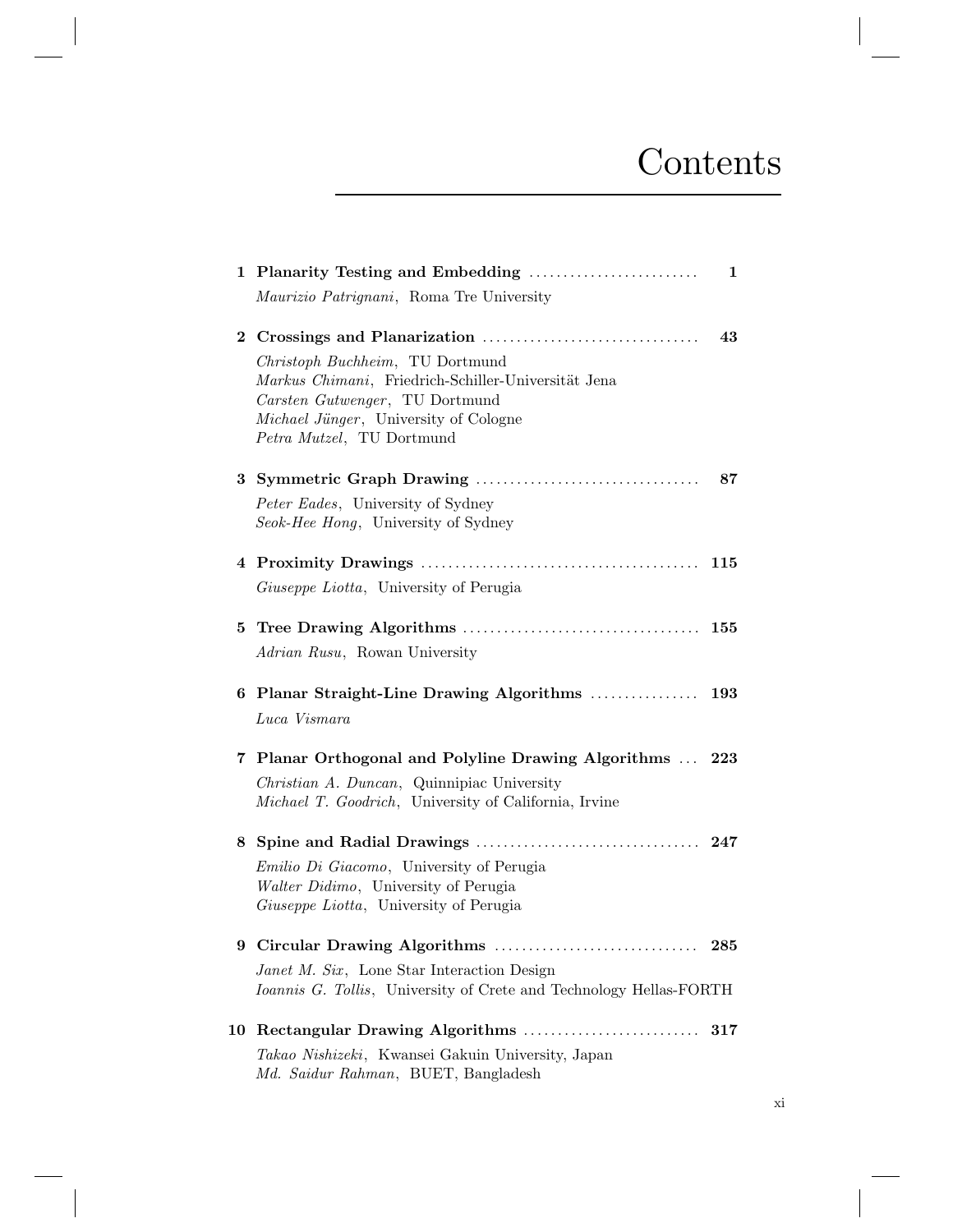|    | 11 Simultaneous Embedding of Planar Graphs                                                      | 349 |
|----|-------------------------------------------------------------------------------------------------|-----|
|    | Thomas Bläsius, Karlsruhe Institute of Technology                                               |     |
|    | Stephen G. Kobourov, University of Arizona                                                      |     |
|    | <i>Ignaz Rutter</i> , Karlsruhe Institute of Technology                                         |     |
|    |                                                                                                 | 383 |
|    | Stephen G. Kobourov, University of Arizona                                                      |     |
|    |                                                                                                 | 409 |
|    | Patrick Healy, University of Limerick                                                           |     |
|    | <i>Nikola S. Nikolov</i> , University of Limerick                                               |     |
|    |                                                                                                 |     |
|    | Vida Dujmović, Carleton University                                                              |     |
|    | <i>Sue Whitesides</i> , University of Victoria                                                  |     |
|    |                                                                                                 | 489 |
|    | Konstantinos G. Kakoulis, T.E.I. of West Macedonia, Greece                                      |     |
|    | <i>Ioannis G. Tollis</i> , University of Crete, Greece                                          |     |
|    | 16 Graph Markup Language (GraphML)  517                                                         |     |
|    | Ulrik Brandes, University of Konstanz                                                           |     |
|    | Markus Eiglsperger                                                                              |     |
|    | Jürgen Lerner, University of Konstanz                                                           |     |
|    | Christian Pich, Swiss Re                                                                        |     |
|    | 17 The Open Graph Drawing Framework (OGDF)                                                      | 543 |
|    | Markus Chimani, Friedrich-Schiller-Universität Jena                                             |     |
|    | Carsten Gutwenger, TU Dortmund                                                                  |     |
|    | <i>Michael Jünger</i> , University of Cologne<br>Gunnar W. Klau, Centrum Wiskunde & Informatica |     |
|    | Karsten Klein, TU Dortmund                                                                      |     |
|    | Petra Mutzel, TU Dortmund                                                                       |     |
|    | 18 GDToolkit<br>.                                                                               | 571 |
|    | Giuseppe Di Battista, University "Roma Tre"                                                     |     |
|    | Walter Didimo, University of Perugia                                                            |     |
| 19 |                                                                                                 | 599 |
|    | Hubert de Fraysseix, CNRS UMR 8557. Paris                                                       |     |
|    | Patrice Ossona de Mendez, CNRS UMR 8557. Paris                                                  |     |
| 20 |                                                                                                 | 621 |
|    | <i>Christian Bachmaier</i> , University of Passau                                               |     |
|    | Ulrik Brandes, University of Konstanz                                                           |     |
|    | Falk Schreiber, IPK Gatersleben and University of Halle-Wittenberg                              |     |